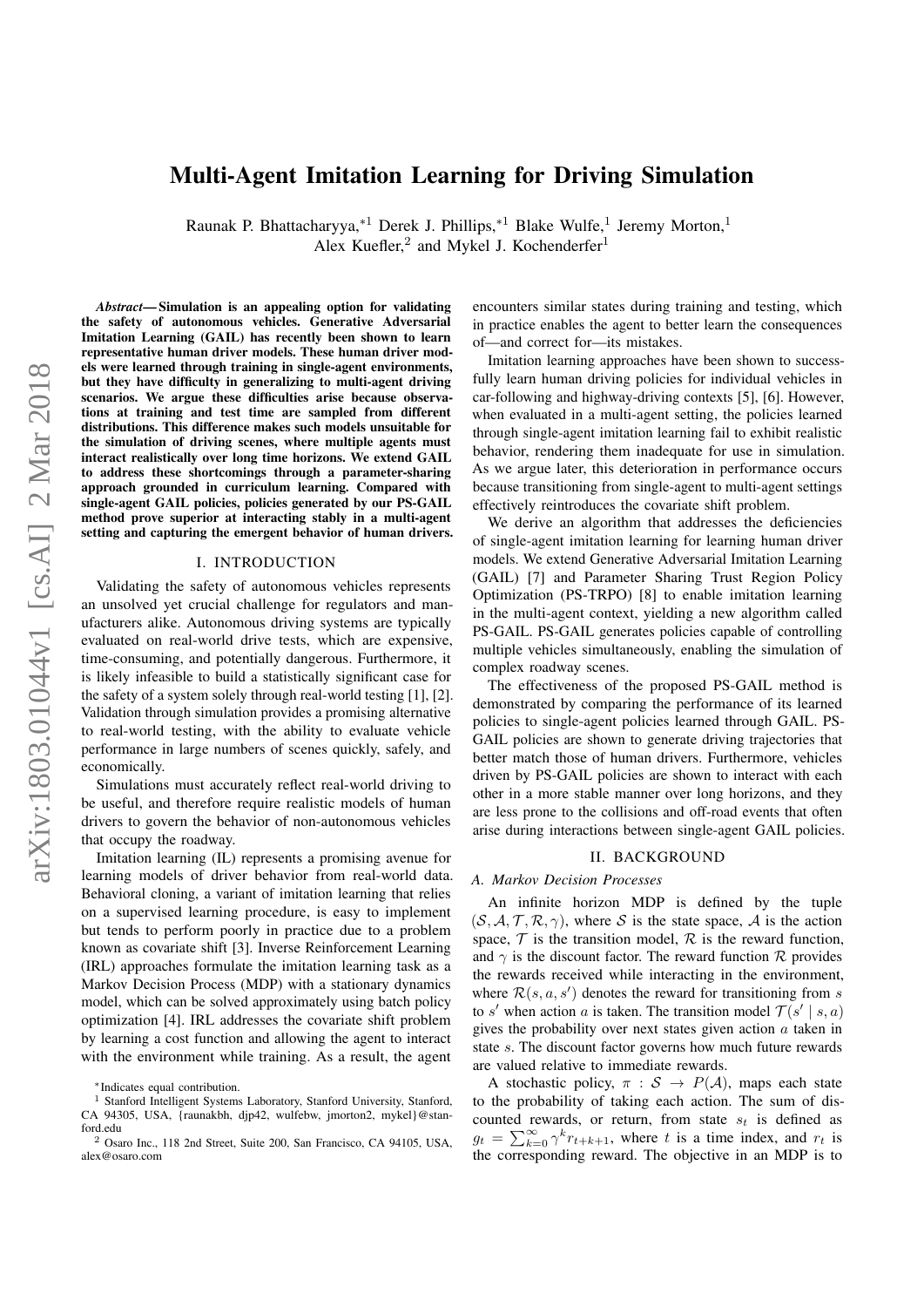find a policy that maximizes the expected return, or value, of each state  $V_{\pi}(s) = \mathbb{E}_{\pi}[g_t | s_t = s].$ 

When the agent only receives partial information about the state at each timestep, the problem can be formally represented as a partially observable Markov decision process (POMDP). A POMDP adds an observation space  $\mathcal O$  and observation model  $\mathcal{Z} : \mathcal{S} \to P(\mathcal{O})$ , which provides the probability of the agent observing observation  $\sigma$  in state  $s$  [9], [10].

# *B. Imitation Learning*

The goal in imitation learning (IL) is to learn a policy  $\pi$  that imitates an expert policy  $\pi_E$  given demonstrations from that expert [11], [12]. A demonstration is defined as a sequence of state-action pairs that result from a policy interacting with the environment:  $d = \{s_1, a_1, s_2, a_2, \ldots\}$ . In this setting, the reward function is typically assumed to be unknown.

One particularly useful definition in imitation learning is that of the state-occupancy distribution:

$$
\rho_{\pi}(s) = (1 - \gamma) \sum_{t=0}^{\infty} \gamma^t p(s_t = s \mid \pi), \tag{1}
$$

which gives the average discounted probability of the agent being in state s. The supervised learning approach to imitation learning, behavioral cloning (BC), learns a policy by minimizing some loss function  $\ell$  over the set of demonstrations with respect to the policy [12]:

$$
\pi_{sup} = \underset{\pi}{\text{argmin}} \underset{s \sim \rho_{\pi_E}}{\mathbb{E}} [\ell(\pi, s)], \tag{2}
$$

where  $\ell$  is typically the cross-entropy loss when using discrete actions and the negative log likelihood of a multivariate Gaussian distribution when using continuous actions.

During training, behavioral cloning samples states from the state-occupancy distribution of the expert,  $\rho_{\pi_E}$ . However, when interacting with the environment, the policy samples states from the state-occupancy distribution of the learned policy,  $\rho_{\pi_{sup}}$ . This change in distribution between training and test time is referred to as covariate shift [3], and results in the agent making increasingly large errors from which it cannot recover.

Allowing the agent to interact with the environment during training time addresses the underlying cause of covariate shift, but this interaction requires a reward function since the agent may encounter states not contained in the training data. While different methods exist for addressing this problem, we focus on Generative Adversarial Imitation Learning (GAIL) due to its scalability, low sample-complexity as measured in expert demonstrations [7], and previous success in learning human driver models [6].

GAIL formulates imitation learning as the problem of matching the state-action occupancy distribution of the expert policy. Ho et al. [7] show that generative adversarial networks can be used to approximately accomplish this task. A discriminator  $D_{\psi}$ , parametrized by  $\psi$  learns to distinguish expert from non-expert behavior, while a policy

 $\pi_{\theta}$ , parameterized by  $\theta$  attempts to emulate that behavior. In the case where  $D_{\psi}$  represents the probability the state-action pair came from  $\pi_E$ , the GAIL objective is given by [13]:

$$
\min_{\theta} \max_{\psi} \mathbb{E}_{\pi_E} \log D_{\psi}(s, a) +
$$
  

$$
\mathbb{E}_{\pi_{\theta}} \log(1 - D_{\psi}(s, a)).
$$
 (3)

Minimizing different divergences between state-action occupancy distributions yields different objectives. We use the Wasserstein distance [14] because it mitigates the vanishing gradient problem observed when minimizing Jensen-Shannon divergence [14] and because it empirically yields better policies. The objective becomes:

$$
\min_{\theta} \max_{\psi} \mathbb{E}_{\pi_E}[D_{\psi}(s, a)] - \mathbb{E}_{\pi_{\theta}}[D_{\psi}(s, a)], \tag{4}
$$

where the critic,  $D$ , learns to output a high score when encountering pairs from  $\pi_E$ , and a low score when encountering generated pairs. The output of the critic  $D_{\psi}(s, a)$  can then be used as a surrogate reward function whose value grows larger as actions sampled from  $\pi_{\theta}$  look similar to those chosen by experts.

After performing rollouts with a given set of policy parameters  $\theta$ , surrogate rewards  $\tilde{r}(o, a; \psi)$  are calculated and Trust Region Policy Optimization (TRPO) [15] is used to perform a policy update. TRPO is used because it can better handle the high variance of the non-stationary reward from the critic. Although  $\tilde{r}(o, a; \psi)$  may be quite different from the true reward function optimized by experts, it can be used to drive  $\pi_{\theta}$  into regions of the state-action space similar to those explored by  $\pi_E$ .

GAIL effectively addresses the problem of covariate shift provided that the training and testing environments are identical; however, this is not the case when learning human driver models in a single-agent setting and deploying them in a multi-agent setting. During test time, the policy observes nearby vehicles acting differently than during training, and again makes small errors that compound over time. In this paper, we explicitly formulate learning human driver models as a multi-agent problem in order to address this discrepancy.

#### *C. Multi-agent reinforcement learning*

The task of simultaneously controlling multiple vehicles operating on a single roadway can be viewed as a multiagent control problem. Multi-agent control has been studied in extensive detail from the dynamical systems perspective in problems like coverage control [16], formation control [17], and consensus [18]. The dynamical systems approach allows for development of provable characteristics about the controller, but requires problem specific features and handengineered control laws. In contrast with such multi-agent control approaches, the field of multi-agent reinforcement learning offers a more general way to solve multi-agent problems [19], [20].

Centralized multi-agent RL traditionally requires learning a policy  $\pi$  mapping from a joint observation space  $\mathcal{O} \in \mathbb{R}^{O \times M}$ to action space  $A \in \mathbb{R}^{A \times M}$ . Here O is the dimensionality of a single observation,  $M$  is the number of agents, and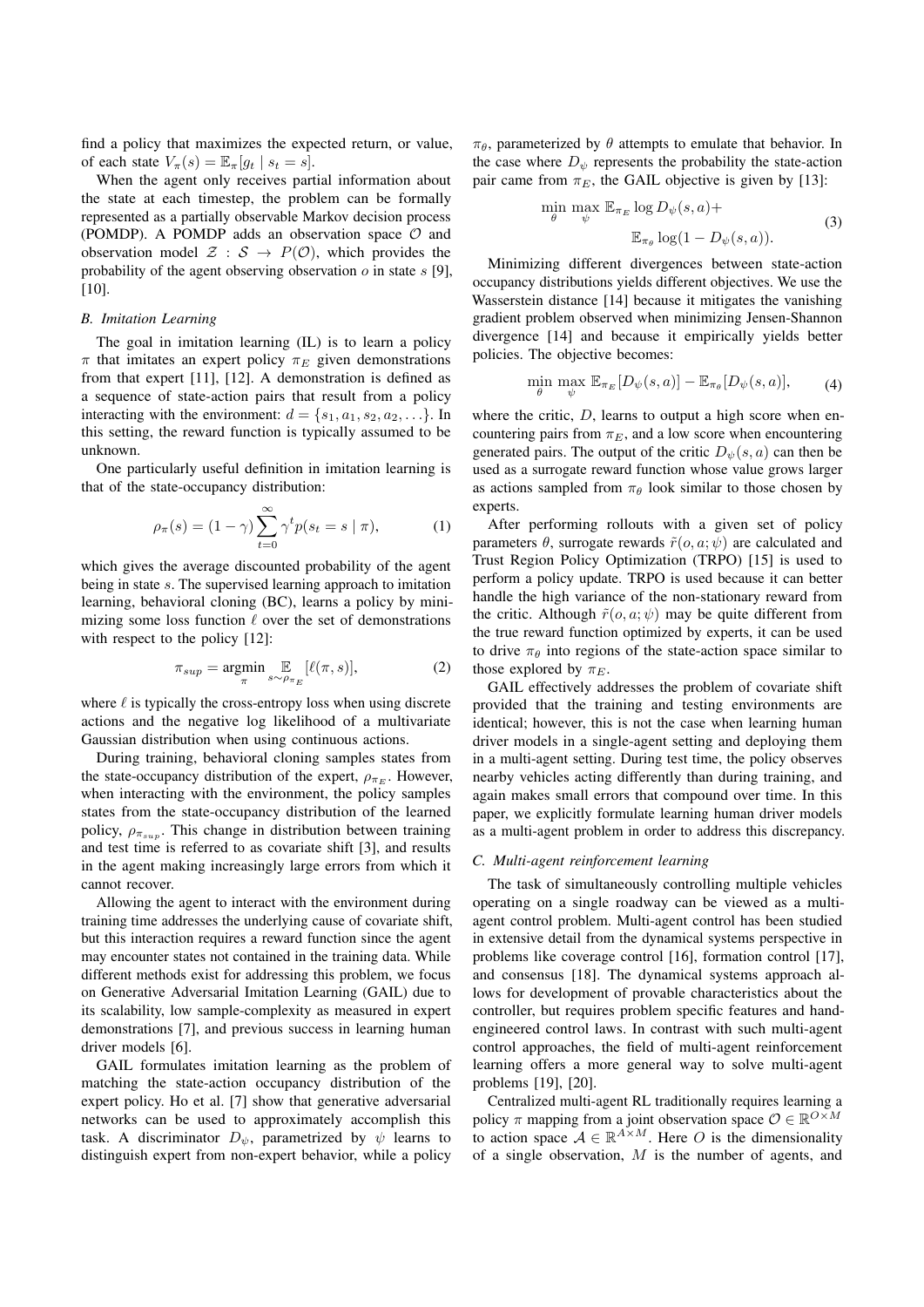A is the dimensionality of a single action. Centralized approaches grow rapidly in computational complexity as the number of agents increases. Provided that the pool of agents is homogeneous (i.e., each policy must perform essentially the same mapping,  $\mathcal{O} \rightarrow \mathcal{A}$ ), the joint distribution  $\pi = p(a_0, \ldots, a_M \mid o_0, \ldots, o_M)$  can be factorized as  $i_{i}p(a_{i} | o_{i})$ , which scales linearly with number of agents.

Gupta, Egorov, and Kochenderfer introduced an algorithm called Parameter Sharing Trust Region Policy Optimization (PS-TRPO), which is a policy gradient approach that combines parameter sharing and TRPO [8]. PS-TRPO was shown to produce decentralized parameter sharing neural network policies that exhibit emergent cooperative behavior without explicit communication between agents. PS-TRPO is highly sample-efficient because it reduces the number of parameters by a factor of M, and shares experience across all agents. Notably, PS-TRPO still allows agents to exhibit different behavior because each agent receives unique observations.

For a policy  $\pi_{\theta}$  with parameters  $\theta$ , PS-TRPO performs an update to the policy parameters by approximately solving the constrained optimization problem:

$$
\begin{array}{ll}\text{maximize} & \mathbb{E}_{o,a \sim \pi_{\theta_k}} \left[ \frac{\pi_{\theta}(a \mid o)}{\pi_{\theta_k}(a \mid o)} A_{\theta_k}(o, a) \right] \\ \text{subject to} & \mathbb{E}_o[D_{KL}(\pi_{\theta_k}(\cdot \mid o) \| \pi_{\theta}(\cdot \mid o))] \leq \Delta_{KL}, \end{array} \tag{5}
$$

where  $\pi_{\theta_k}$  is a rollout-sampling policy and  $A_{\theta_k}(o, a)$  is an advantage function quantifying how much the value of an action  $a$  taken in response to an observation  $o$  differs from the baseline value estimated for  $o$ .  $D_{KL}$  is the KL divergence between the two policy distributions, and  $\Delta_{KL}$  is a step size parameter that controls the maximum change in policy per optimization step.

#### III. APPROACH

We propose an extension to GAIL enabling the simultaneous control of multiple human driver models. The following subsections describe the multi-agent driving problem, and detail our approach for combating its associated challenges.

#### *A. Problem Formulation*

In line with recent work in multi-agent imitation learning [21], we formulate multi-agent driving as a Markov game [22] consisting of M agents and an unknown reward function. We make three simplifying assumptions:

1) Homogeneous agents: agents have the same observation and action spaces:

$$
\mathcal{O}_i = \mathcal{O}_j
$$
 and  $\mathcal{A}_i = \mathcal{A}_j \ \forall$  agents  $i, j$ .

2) Independent rewards: the reward function is not shared; it depends only on the action of each agent and the state, and not on the actions of other agents or the next state. In particular, agents are not cooperative:

$$
\mathcal{R}_i(s, a_1, \ldots, a_i, \ldots, a_k) = \mathcal{R}_i(s, a_i).
$$

3) Identical reward function: the reward function is the same for all agents:

$$
\mathcal{R}_i = \mathcal{R}_j \ \forall \text{ agents } i, j.
$$

Algorithm 1 PS-GAIL

| <b>Input:</b> Expert trajectories $\tau_E \sim \pi_E$ , Shared policy param-    |
|---------------------------------------------------------------------------------|
| eters $\Theta_0$ , Discriminator parameters $\psi_0$ , Trust region size        |
| $\Delta_{KI}$                                                                   |
| for $k \leftarrow 0, 1, \ldots$ do                                              |
| Rollout trajectories for all agents $\vec{\tau} \sim \pi_{\theta_k}$            |
| Score $\vec{\tau}$ with critic, generating reward $\tilde{r}(s_t, a_t; \psi_k)$ |
| Batch trajectories obtained from all the agents                                 |
| Take a TRPO step to find $\pi_{\theta_{k+1}}$ maximizing Eq. (5)                |
| Update the critic parameters $\psi$ by maximizing Eq. (4)                       |
| end for                                                                         |

These assumptions are idealizations and do not hold for real-world driving scenes. For example, different vehicles may permit different accelerations, a driver may only want to change lanes if other drivers are not doing so, and individuals may value different driving qualities such as smoothness or proximity to other vehicles differently. Nevertheless, these assumptions often do apply approximately, and, as we later show, allow for learning of realistic driving policies.

### *B. Parameter Sharing GAIL*

A naive approach to learning human driver policies would be to train a policy in an environment where it controls a single vehicle on the roadway and all remaining vehicles follow a predetermined trajectory. Unfortunately, this approach is often incapable of producing policies that can reliably control many vehicles on the same roadway. By introducing such a controller to other vehicles after training, we reintroduce covariate shift. As a result, small errors in the behavior of a single vehicle can destabilize neighboring vehicles, ultimately leading to the failure of many agents in the scene.

Our proposed approach, PS-GAIL, combines GAIL with PS-TRPO to generate policies capable of driving multiple vehicles, enabling more stable simulation of entire road scenes. Algorithm 1 describes the PS-GAIL approach. We initialize the shared parameters of the policy and select a step size parameter. At each iteration of the algorithm, the policy with shared parameters is used by each agent to generate trajectories. Rewards are then assigned to each state-action pair in these trajectories by the critic. Subsequently observed trajectories are used to perform a TRPO update for the policy, and an Adam update for the critic. PS-GAIL can be viewed as a special case of the algorithms presented by Song et al. [21]. In particular, in PS-GAIL all agents share the same policy and receive rewards from the same critic.

We represent the policy with a recurrent neural network due to the high-dimensional observation space, nonlinearity required in the mapping from observations to actions, and partial observability of the local driving scene. Partial observability arises from (i) sensor noise and occlusions and (ii) unobserved driver latent state in the form of behavioral traits and intended maneuvers.

Our training procedure must also account for non-stationary environment dynamics. In the multi-agent setting, the dynamics of the environment change along with the agent policies.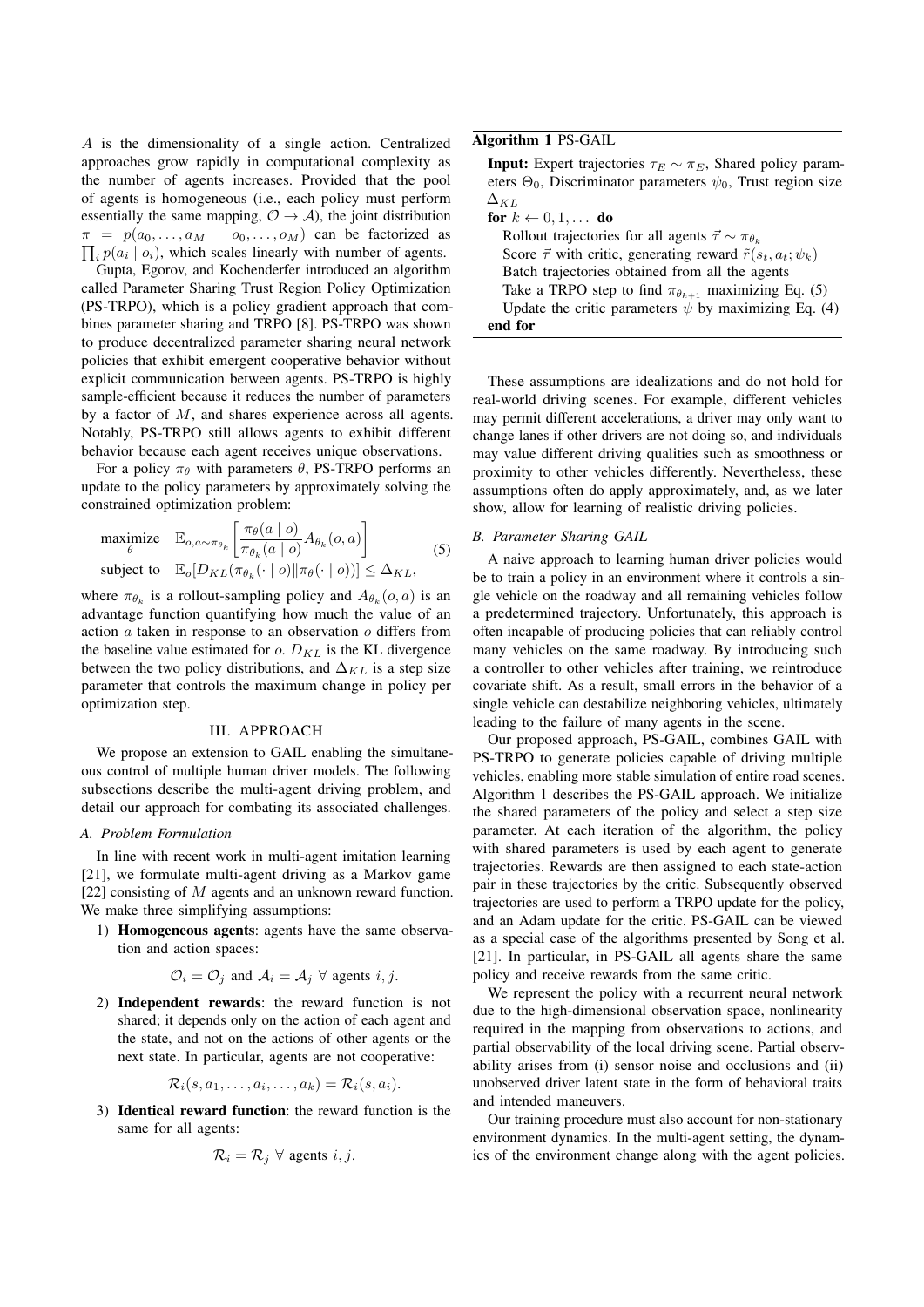We mitigate this problem by introducing a curriculum,  $C$ , which scales the difficulty of the multi-agent learning problem during training. Gupta *et al.* define a multi-agent curriculum as a multinomial distribution over the number of agents controlled by the policy each episode:  $\mathcal{C} \sim \text{Multi}(M, \vec{p})$  [8]. The curriculum gradually shifts probability mass to larger numbers of agents. In practice, we use a simplified curriculum that increments the number of controlled agents by a fixed number every  $K$  iterations during training.

# IV. IMPLEMENTATION

This section describes the simulator used to train the multiagent policies. Additionally, it details the implementation and training of the policy and critic networks.

# *A. Simulator*

In order to learn the policy in an environment with human drivers, we use a simulator that allows for playing back real trajectories and simulating the movement of controlled vehicles given actions selected by a policy. This process proceeds as follows:

- 1) The initial scene state is sampled from a dataset of real driver trajectories. This state includes the position, orientation, and velocity of all vehicles in the scene. The trajectory data we use is from the Next-Generation Simulation (NGSIM) dataset. NGSIM contains highway driving trajectories for US Highway 101 [23] and Interstate 80 [24], and consists of 45 minutes of driving at 10 Hz for each roadway.
- 2) A subset of the vehicles in the scene are randomly selected to be controlled by the policy. For single-agent training only one vehicle is selected, whereas for multiagent training M vehicles are controlled by the policy.
- 3) For each vehicle, a set of features are extracted and passed to the policy as the observation. Table I describes the features provided to the policy.
- 4) The policy outputs longitudinal acceleration and turnrate values as the vehicle action. These values are used to propagate the vehicle forward in time.
- 5) This process repeats for a horizon of 200 timesteps at 10 Hz, corresponding to 20 s of driving per episode.

### *B. Policies*

We use recurrent neural network (RNN) policies, in all cases consisting of 64 Gated Recurrent Units (GRUs). The observation is passed directly into the RNN without any initial reduction in dimensionality. We use recurrent policies in order to address the partial observability of the state caused by occluded vehicles. In the multi-agent setting, a single shared policy selects actions for all vehicles, following the parameter sharing approach previously described. Policy optimization is performed using an implementation of TRPO from rllab [25], with a step size of 0.1.

We use two training phases for all of the models. The first phase consists of 1000 iterations with a low discount of 0.95 and a small batch size of 10 000 observation-action pairs. The second phase fine-tunes the models, running for 200

TABLE I: Observation features

| <b>Feature</b>                       | <b>Description</b>                                                                                                                                 |
|--------------------------------------|----------------------------------------------------------------------------------------------------------------------------------------------------|
| <b>LIDAR</b> Range<br>and Range Rate | 20 artificial LIDAR beams<br>output in regular polar intervals,<br>providing the relative position<br>and velocity of intercepted objects.         |
| Ego Vehicle                          | Lane-relative velocity, heading, offset.<br>Vehicle length and width.<br>Lane curvature, distance to left and<br>right lane makers and road edges. |
| Temporal                             | Longitudinal and lateral acceleration,<br>local and global turn and angular rate,<br>timegap, and time-to-collision.                               |
| Indicators                           | Collision occurring, ego vehicle<br>out-of-lane, and negative velocity.                                                                            |
| Leading Vehicle                      | Relative distance, velocity, and<br>absolute acceleration of vehicle in front<br>of fore vehicle, if it exists.                                    |

iterations with a higher discount of 0.99 and larger batch size of 40 000. For the multi-agent model, we add 10 agents to the environment every 200 iterations of the first training phase. We use 100 agents in the fine-tune phase for the multi-agent GAIL models.

# *C. Critic*

The critic acts as the surrogate reward function in the environment. The observation-action pairs for each vehicle at each timestep are passed to the critic, which outputs a scalar value that is then used as the reward for that vehicle. The critic is implemented as a feed-forward neural network consisting of (128,128,64) ReLU units. We implemented the critic as a Wasserstein GAN with gradient penalty (WGAN-GP) with a gradient penalty of 2 [26]. Similarly to Li et al. [27], we used a replay memory for the critic in order to stabilize training, which contains samples from the three most recent epochs. For each training epoch of the policy, the critic is trained for 40 epochs using the Adam optimizer [28] with a learning rate of 0.0004, dropout probability of 0.2, and batch size of 2000. Half of each batch consists of NGSIM data, with the remaining half comprised of data from policy rollouts. Finally, the reward values output from the critic are adaptively normalized to have zero mean and unit variance prior to being passed to TRPO.

Because the critic is a feed-forward network and operates on the observations of each vehicle, it is not able to account for the partial observability of the scene. A recurrent critic could address this issue, and has been used in other partially observable settings [29]. We nevertheless use a feed-forward critic because when using a recurrent critic one must decide when to output the reward–at each timestep or only at the end of the sequence. In the former case, the critic outputs large negative values at the beginning of a sequence when an agent closely resembles a real driver (i.e., it overfits), which makes learning difficult. In the latter case, the agent is faced with an extremely challenging credit assignment problem, receiving feedback on 200 timesteps of actions only at the terminal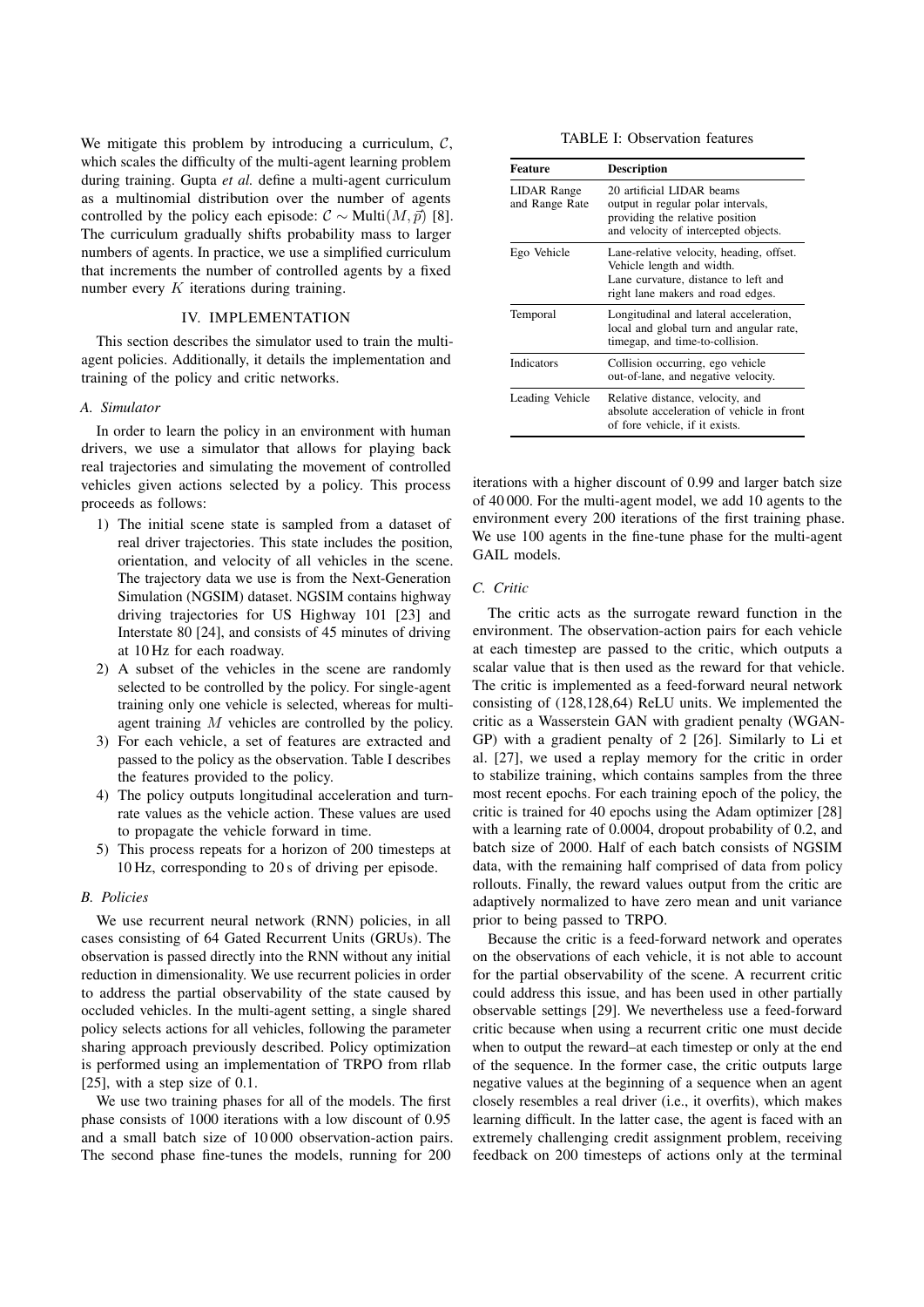

Fig. 1: Root weighted square error vs. prediction horizon for single and multi-agent models. The policy trained in a multi-agent setting more closely resembles the human driver, particularly as the horizon increases.

state. Li *et al.* provide a solution for the every-step reward problem, but it entails a highly computationally expensive Monte Carlo sampling procedure [29]. In practice, the feedforward critic was sufficient to learn good driving policies, so we leave recurrent critics to future work.

# V. EXPERIMENTS

We use GAIL and multi-agent GAIL to learn policies for two-dimensional highway driving and compare their performance. For all of the results presented, we train three of each model and average the results of 10 000 policy rollouts in a 100-agent environment. We present the average results over these rollouts.

# *A. Evaluation Metrics*

The trajectories generated by the policies are evaluated against human driving data using Root Mean Square Error (RMSE) and emergent behavior. For each of  $m$  trajectories, we sample a single rollout and compute the RMSE of each predicted variable v:

RMSE = 
$$
\sqrt{\frac{1}{m} \sum_{i=1}^{m} \left( v_t^{(i)} - \hat{v}_t^{(i)} \right)^2},
$$
 (6)

where  $v_{t_{\alpha}}^{(i)}$  is the true value in the *i*th trajectory at time horizon t and  $\hat{v}_t^{(i)}$  is the simulated value for the *i*th trajectory at time horizon  $t$ . We extract the RMSE in predictions of global position, lane offset, and speed over time horizons up to 20 s. We used a single trajectory because additional trajectories did not significantly impact the overall RMSE value.

Emergent behavior was captured by extracting emergent features such as offroad duration, collision rate and hard brake rate. We calculate these rates by finding the amount of times a particular constraint is satisfied, and dividing by the total number of instances. For offroad duration, our constraint is when the vehicle is more than 1 m off one edge of the road. Collision rate is when there is a collision, which is easily accessible as one of our features. The threshold for a hard brake event is  $-3 \text{ m s}^{-1}$ .



Fig. 2: Emergent values for each model.

### *B. Results and Discussion*

Fig. 1 shows root mean square error results for prediction horizons up to 20 s. These plots indicate that PS-GAIL captures expert behavior more faithfully than single-agent GAIL. This performance discrepancy is especially pronounced for longer prediction horizons, where the errors for singleagent policies begin to accumulate rapidly.

The superior performance of PS-GAIL is further illustrated by Fig. 2. These validation results empirically demonstrate that PS-GAIL policies are less likely to lead vehicles into collisions, extreme decelerations, and off-road driving. This serves as further illustration that the PS-GAIL training procedure encourages stabler interactions between agents, thereby making them less likely to encounter extreme or unlikely driving situations.

The difficulty of the multi-agent task scales with the number of agents controlled in the environment. At what number of controlled agents does the single-agent policy



Fig. 3: This plot shows the average RMSE value across all timesteps of an episode as a function of the number of controlled agents. As the policy controls more vehicles, single-agent GAIL performance deteriorates rapidly, while PS-GAIL worsens at a much lower rate.